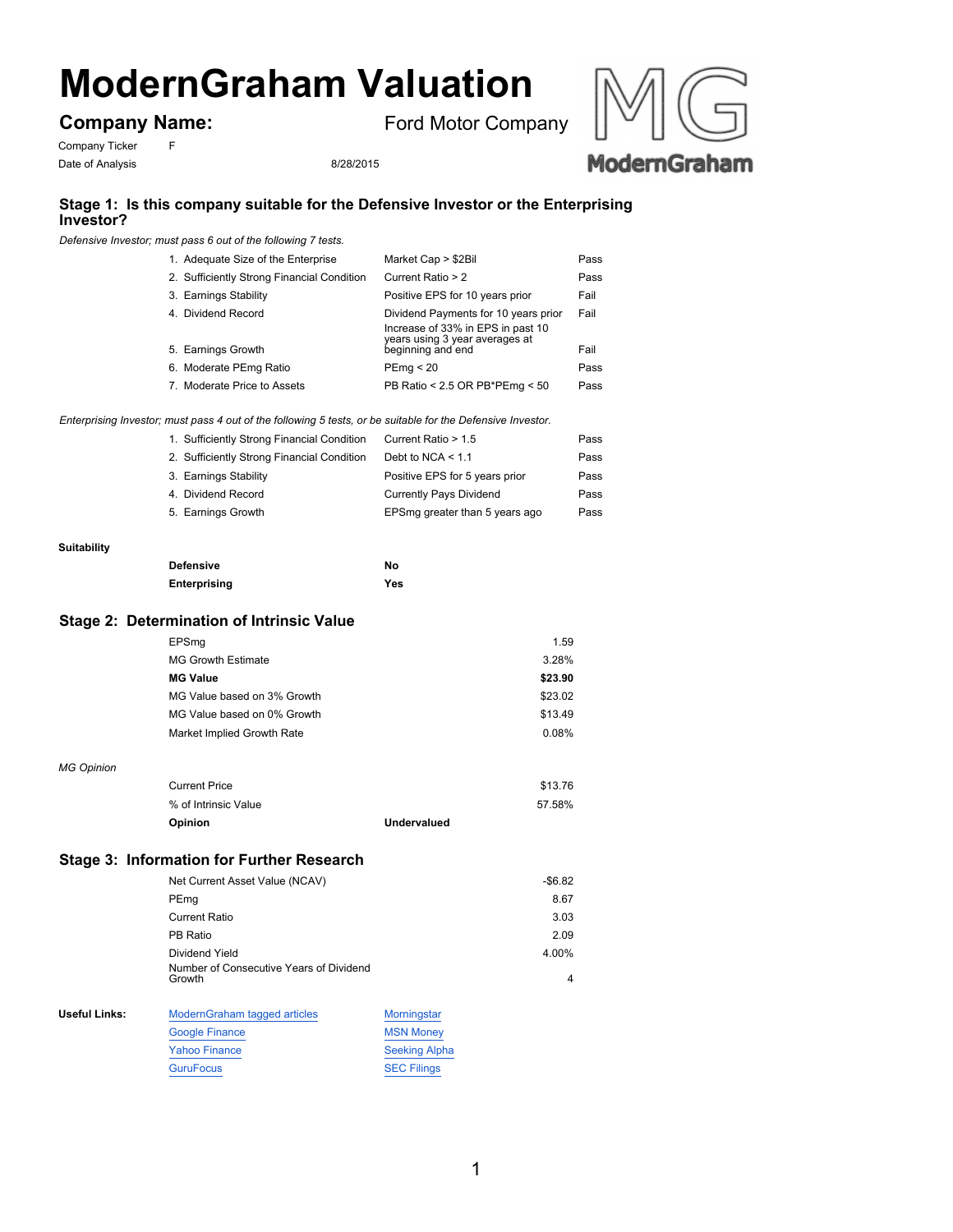| <b>EPS History</b>                  | <b>EPSmg History</b>              |                   |
|-------------------------------------|-----------------------------------|-------------------|
| <b>Next Fiscal Year</b><br>Estimate | \$1.51 Next Fiscal Year Estimate  | \$1.59            |
| Dec14                               | \$0.80 Dec14                      | \$1.79            |
|                                     |                                   |                   |
| Dec13                               | $$1.76 $ Dec13                    | \$2.23            |
| Dec12                               | $$1.42$ Dec12                     | \$1.80            |
| Dec11                               | \$4.94 Dec11                      | \$1.30            |
| Dec10                               | \$1.66 Dec10                      | $-$1.15$          |
| Dec <sub>09</sub>                   | \$0.86 Dec09                      | $-$2.57$          |
| Dec <sub>08</sub>                   | $-$ \$6.50 Dec08                  | $-$3.67$          |
| Dec07                               | $-$1.38 Dec07$                    | $-$1.89$          |
| Dec <sub>06</sub>                   | $-$ \$6.72 Dec06                  | $-$1.68$          |
| Dec05                               | \$0.77 Dec05                      | \$0.55            |
| Dec04                               | $$1.52$ Dec04                     | \$0.39            |
| Dec03                               | $$0.13$ Dec03                     | \$0.26            |
| Dec02                               | \$0.47 Dec02                      | \$1.35            |
| Dec01                               | $-$ \$3.02 Dec01                  | \$2.52            |
| Dec00                               | \$2.30 Dec00                      | \$5.22            |
| Dec99                               | \$5.86 Dec99                      | \$6.13            |
| Dec98                               | \$11.31 Balance Sheet Information | Jun15             |
| Dec97                               | \$3.58 Total Current Assets       | \$162,375,000,000 |
| Dec96                               | \$2.32 Total Current Liabilities  | \$53,676,000,000  |
| Dec95                               | \$2.12 Long-Term Debt             | \$110,076,000,000 |
|                                     | <b>Total Assets</b>               | \$216,045,000,000 |
|                                     | <b>Intangible Assets</b>          | \$0               |
|                                     | <b>Total Liabilities</b>          | \$189,711,000,000 |
|                                     |                                   |                   |



Disclaimer:

This valuation is not investment advice. Anyone who is considering making an investment decision should speak to a registered investment advisor. The author held a long position in F at the time of publication and had no intention of changing those holdings within the next 72 hours.